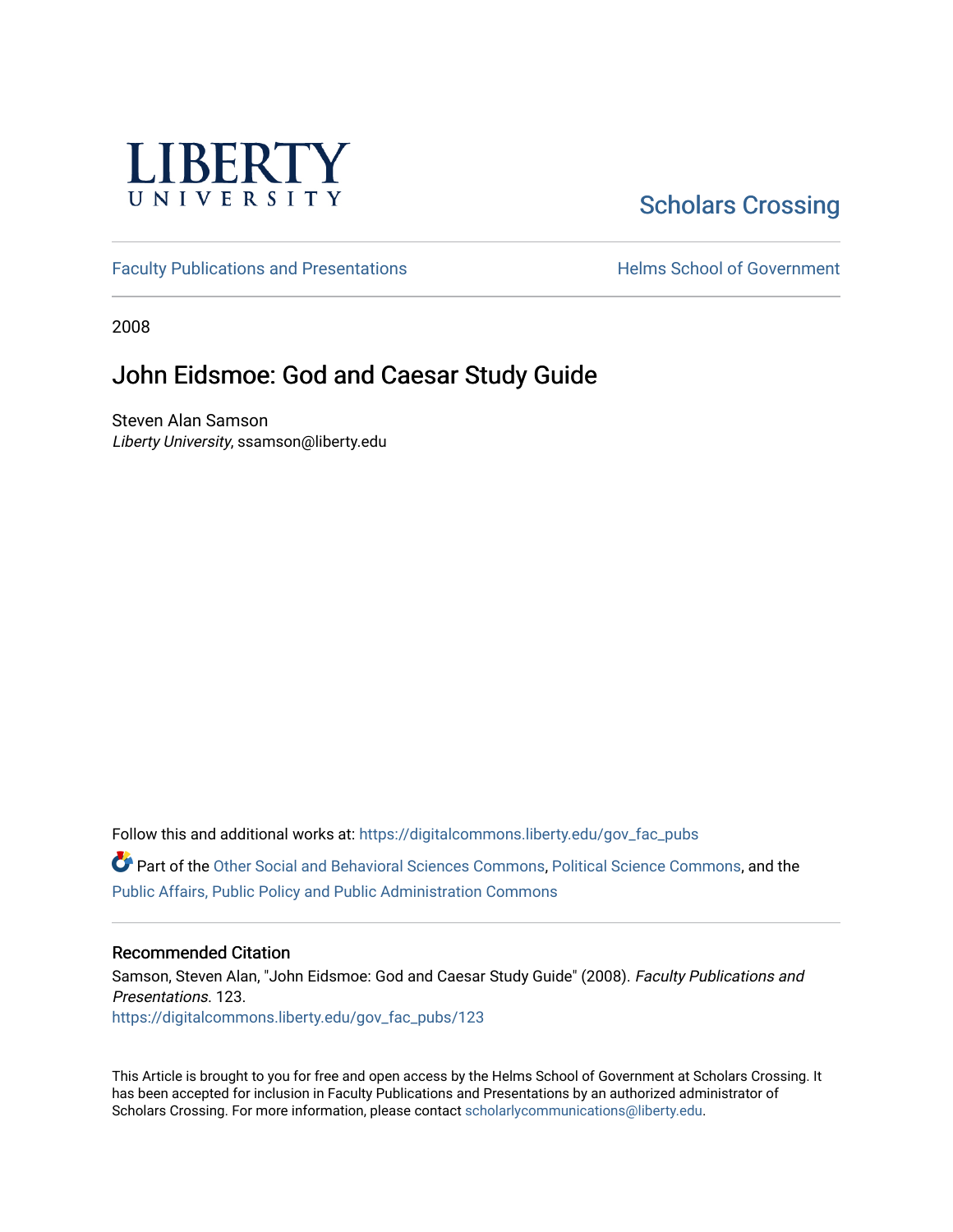### **JOHN EIDSMOE: GOD AND CAESAR STUDY GUIDE, 1985-2008 Steven Alan Samson**

### **INTRODUCTION**

### **Study Questions**

1. In the period between 1976 and 1980, had the evangelical community become more politically sophisticated? What is some of the evidence? If the Bible does not tell you how to vote, what does it provide that is far more important? Why does the author believe that the entry of evangelicals into the political arena is a positive step? What is one of the great strengths of Christianity? What is our source of authority?

#### **Review**

Christian Right Moral Majority Strength of Christianity

### **CHAPTER ONE: WHY DO WE NEED GOVERNMENT?**

#### **Study Questions**

1. What are the two reasons God has ordained government? What is the root of crime? (Jas. 4:1- 3; Rom. 1:28-32, Gal. 5: 19-21). How is criminality to be restrained? As a consequence: Is the function of government essentially positive or essentially negative? How does Paul's admonition in 1 Tim. 2:1-2 reflect the separate emphases of Augustine and Thomas Aquinas?

### **Review**

| Cain's city    | covenant with Noah | Augustine |
|----------------|--------------------|-----------|
| Thomas Aquinas |                    |           |

# **CHAPTER TWO: APPLYING THE BIBLE TO MODERN GOVERNMENT**

### **Study Questions**

- 1. Why is discernment concerning the proper interpretation (**hermeneutics**) and application of the Bible so important? Identify some of the sound principles of hermeneutics? [NOTE: Francis Lieber, who was America's first professor of political science and a Christian, wrote a book entitled *Legal and Political Hermeneutics*. Joseph Story, a Supreme Court justice who wrote the major entries on American law for Lieber's 13 volume *Encyclopaedia Americana* (1829-1833), wrote a catechism of the Constitution].
- 2. How do we distinguish law from gospel? Why is this important with regard to government? Distinguish three uses of the law. How does God's law apply differently to civil rulers than to private individuals? Thought Question: why are civil rulers called "ministers" (Rom. 13:4)?
- 3. What does the author mean by the dominion mandate and the stewardship mandate? [But too often dominion is caricatured as irresponsibility, exploitation, and waste by those who seek to give dominion over to the State]. Reasoning from these principles and taking changeable circumstances into account, what does the Bible teach us about a public policy issue such as hunting? Thought Question: What does the phrase "dress it and keep it" (Gen. 2:15) mean?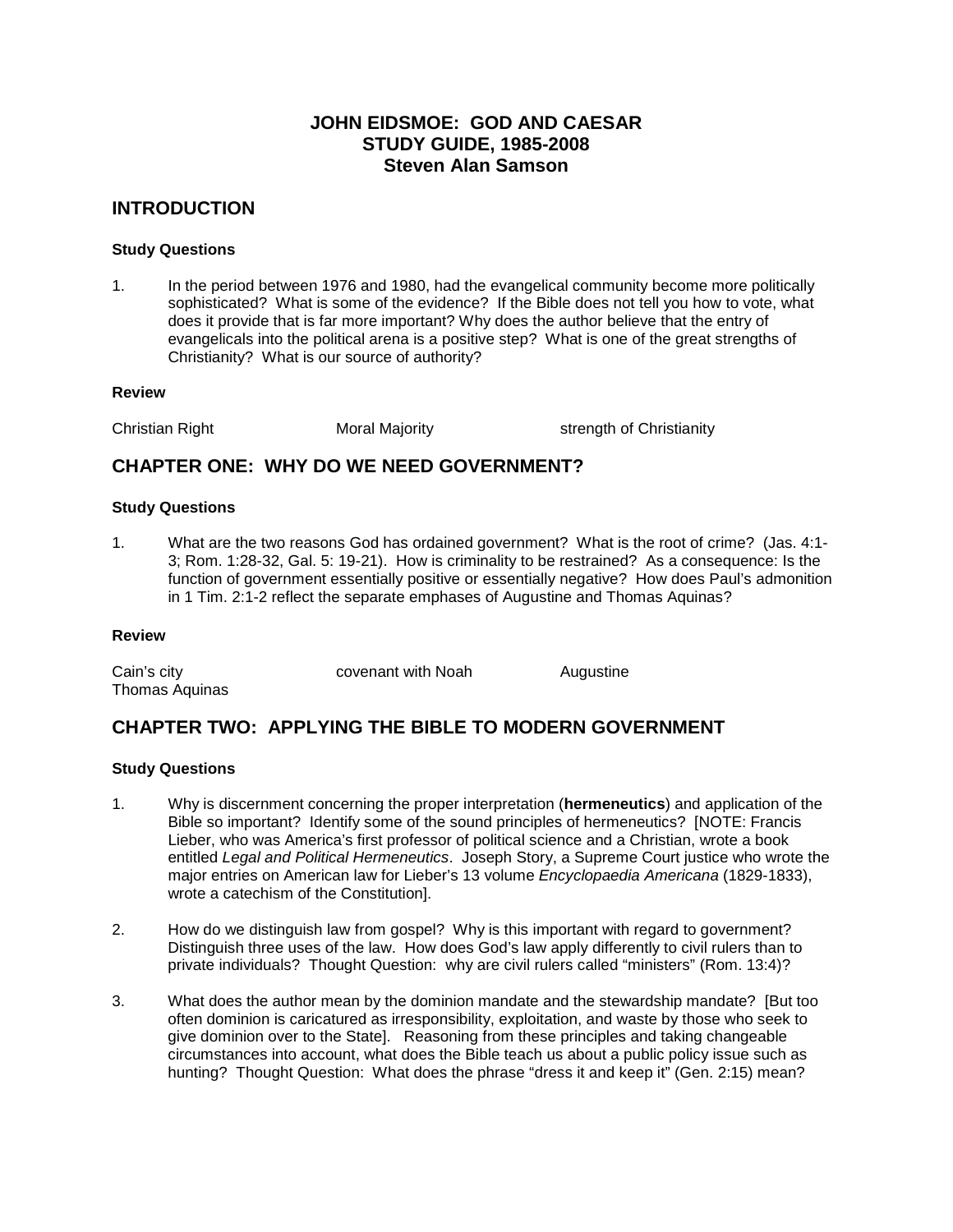4. What questions must we ask ourselves in determining whether to make such crimes as murder and blasphemy illegal under human law? What is meant by the **two kingdoms**? [Pope Gelasius later used the image of "two swords"].

### **Review**

hermeneutical principles uses of the law ceremonial and moral law duties of the civil ruler dominion mandate stewardship mandate authority of church and state

# **CHAPTER THREE: THE TWO KINGDOMS: CHURCH AND STATE**

### **Study Questions**

- 1. What is the origin of the institutional separation of church and state? By contrast, what kind of cultures are characterized by a unity of church and state? NOTE: The first office that **Julius Caesar** held as he pursued the *cursus honoram* to political preeminence was that of **Pontifex Maximus**, *i.e.,* the Supreme Bridge-Builder between the human and divine worlds. Caesar's adopted son, Octavian, later adopted the title *Savior of the World* as emperor **Caesar Augustus**. A century later, another emperor built the **Pantheon** to celebrate the unification of religions under the auspices of the cult of Caesar-worship (which remains ever with us in spirit). By contrast, "Hegel has noted that the spread of freedom is coterminous with the spread of Christianity."
- 2. What is a "theocracy"? How are the separation of power and limited government reflected in the Bible under the judges as well as the monarchy? How were usurpers treated? What is the significance of the "two kingdoms" concept, according to Lord Acton?
- 3. Characterize the relationship of the two kingdoms in each of the following four perspectives: Roman Catholic, Anabaptist, Calvinist, Lutheran, and modern evangelicalism. What are the positive as well as negative forms of these views? What is the great danger in America as he saw it in the 1980s? Thought Question: Which view or combination of views do you favor?
- 4. What limits were biblical monarchs supposed to observe? Why should governmental power be limited? How did America's founding fathers resolve this problem (but not with "amazing ease")? Identify four practical guidelines or principles for dividing authority.

### **Review**

worship of Caesar theocracy theocracy two kingdoms<br>
four perspectives Theope Boniface VIII Theory of section of section four perspectives **Pope Boniface VIII** religion of secular humanism Lord Acton on America's founding fathers **four guidelines** four guidelines

# **CHAPTER FOUR: CHURCH AND STATE IN AMERICA: THE FIRST AMENDMENT**

### **Study Questions**

- 1. Why were religious establishments so prevalent in the American colonies and even after independence? What was the twofold purpose of the First Amendment? How was it changed by the Fourteenth Amendment and the Supreme Court in Cantwell v. Connecticut (1940)?
- 2. In Lemon v. Kurtzman (1971), what is the three-prong test the Supreme Court uses to determine whether governmental activity constitutes an establishment of religion? a) Did the authors of the First Amendment intend a total separation of church and state? Support your answer. In The Garden and the Wilderness, Mark DeWolfe Howe notes that the Puritan dissenter Roger Williams, who helped found Rhode Island in the 1630s, used the phrase "wall of separation" as a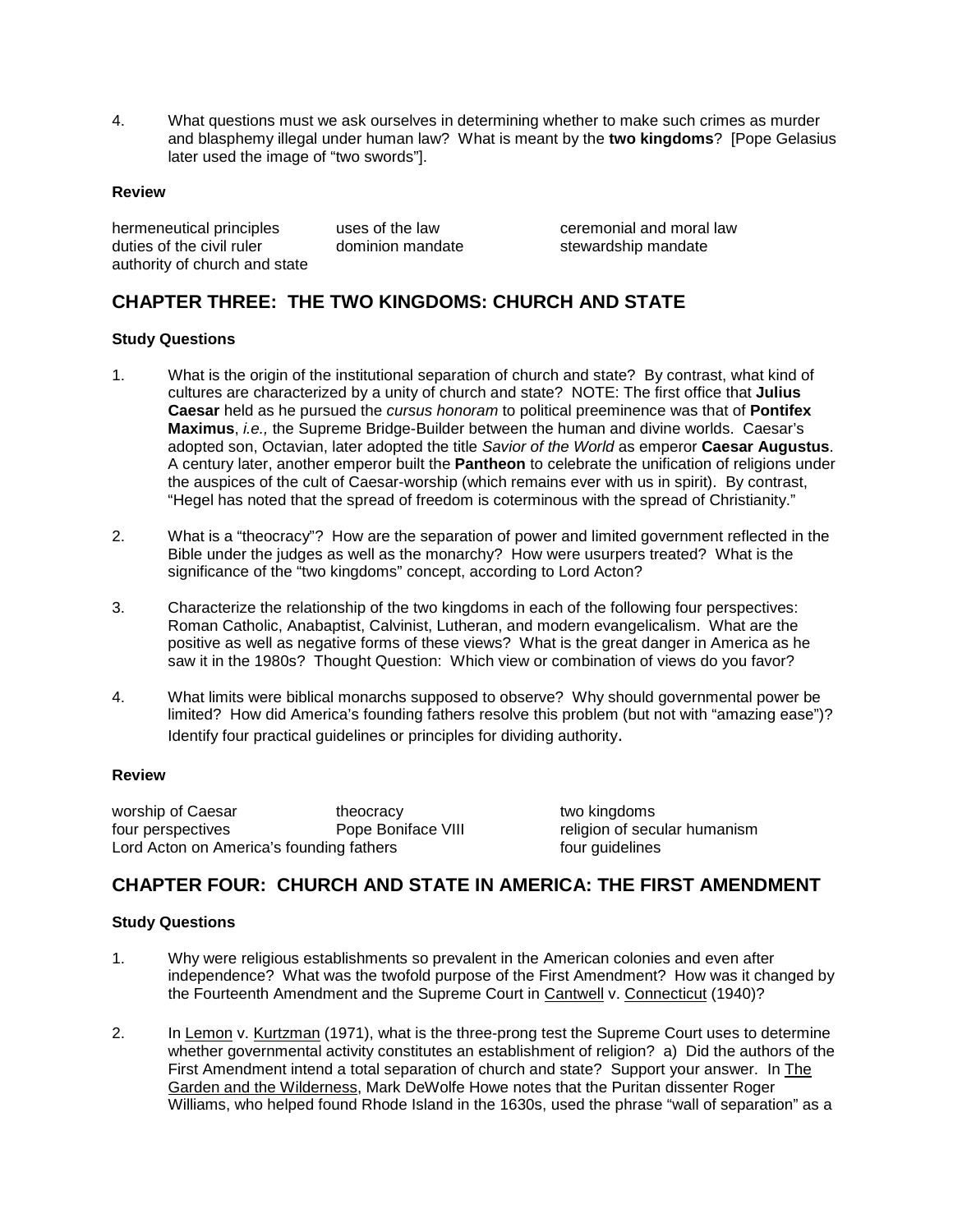hedge against interference by the State. What was James Madison's interpretation of the First Amendment? b) Did they intend to exclude religion or religious thinking from public life? Besides the Farewell Address, we also have some of the prayers of George Washington: [http://www.eadshome.com/WashingtonPrayer.htm.](http://www.eadshome.com/WashingtonPrayer.htm) c) May the laws and policies of American reflect the Christian tradition? Biblical metaphors were once the very stuff of political thinking. Sen. Charles Sumner's so-called "Naboth's Vineyard" speech, for example, successfully argued against the annexation of Santo Domingo to the United States during the Grant Administration. Why is the Supreme Court's decision in Harris v. McRae (1980) so important? d) According to Abington Township v. Schempp (1963), does the First Amendment require a secular humanist state or that Christianity be excluded from the public schools? [See also chapter 15].

### **Review**

state church **Anglican establishments** Puritan Congregationalists Lemon v. Kurtzman (1971) "wall of separation" James Madison **Harris v. McRae** Abington Township v. Schempp

First Amendment Fourteenth Amendment Continuell v. Connecticut (1940)<br>
Lemon v. Kurtzman (1971) establishment clause free exercise clause

# **CHAPTER FIVE: PRAYER**

### **Study Questions**

1. What are Paul four words for prayer? Why pray for government officials? What is the Key-16 concept?

### **Review**

minister of God (*diakonos*)

# **CHAPTER SIX: OBEDIENCE AND DISOBEDIENCE**

### **Study Questions**

- 1. What does government need? Identify four biblical reasons for obedience to the laws of civil government. Is it ever our duty to disobey? Support your answer. How do the Hebrew midwives and Daniel illustrate? Identify five principles concerning civil obedience and disobedience.
- 2. What is rebellion? Where does it lead? When might it be justifiable? Here careful attention should be taken to moral reasoning concerning necessary gods and lesser evils. Why was the American Revolution not a true "revolution"? What made it a war for independence? The Fairfax County Resolves made it clear that the colonies were not financially dependent on Britain. What evidence does Eidsmoe use to support his claim that the American colonies had every legal right to break away from England? Where was legal authority vested? What happened when Parliament attempted to assert its authority over the colonies after the execution of Charles I? Were the colonists represented in Parliament? What action put the legitimate authority of the Crown over the colonies in doubt and when? What action removed the colonies from the king's protection? For the connection of the **Prohibitory Act** with subsequent events, including the Declaration of Independence, see [http://www.manhattanrarebooks.com/prohibitoryact.htm.](http://www.manhattanrarebooks.com/prohibitoryact.htm)
- 3. What does the claim to a right to civil disobedience rest upon? Why would humanism remove this concept? Its removal produces what is known as statism or state sovereignty. Why does this lead to **tyranny**? Jean Bethke Elshtain considers the alternatives in her recent Gifford Lectures, aptly entitled *Sovereignty: God, State, and Self*.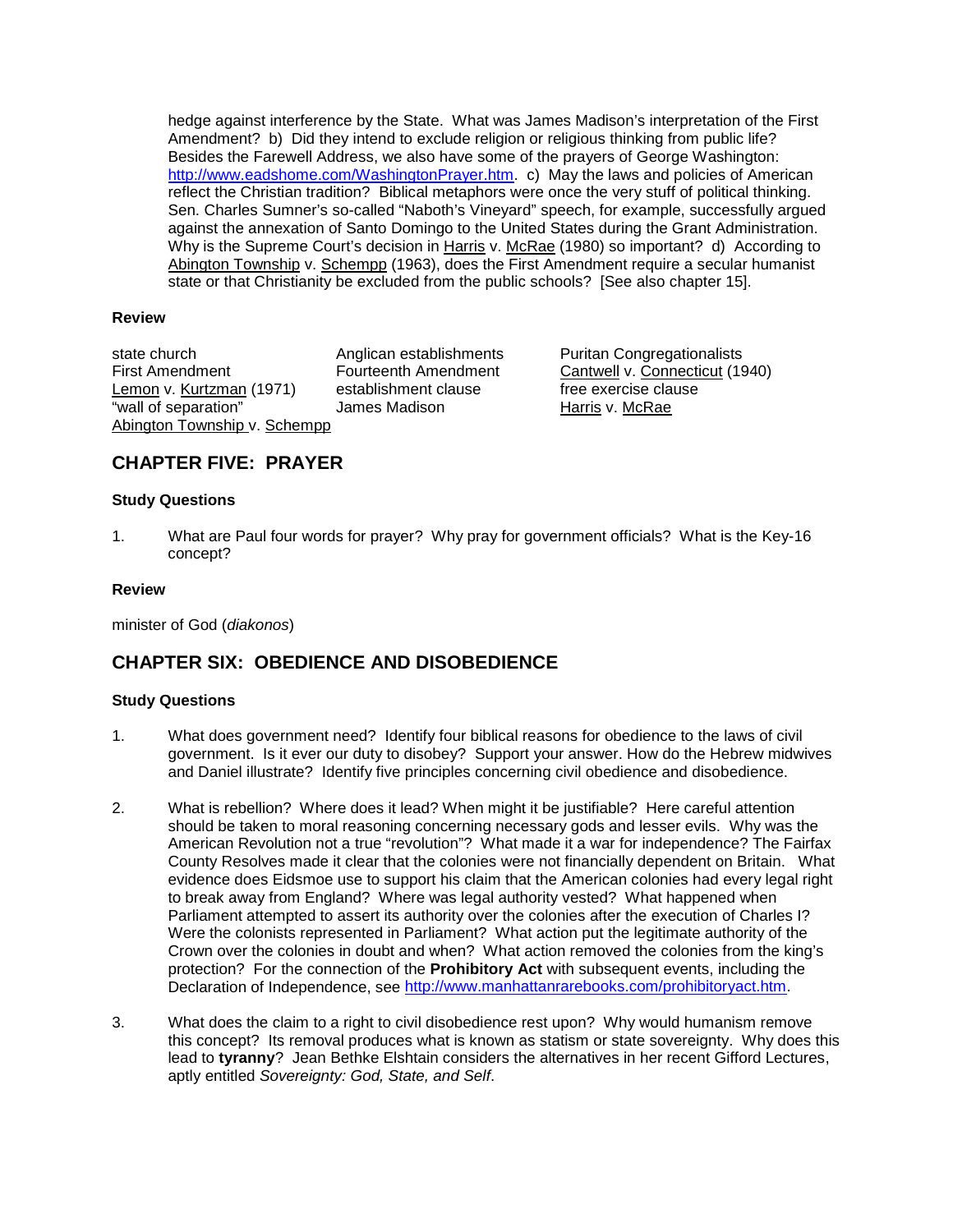### **Review**

reasons for civil obedience Hebrew midwives **Daniel**<br>
principles of civil obedience and disobedience **Daniel American war for independence** principles of civil obedience and disobedience Crown and Parliament colonial charters execution of Charles I Glorious Revolution **Prohibitory Act** Edmund Burke<br>
the Edmund Burke burn anism<br>
Sovereignty tyranny sovereignty

### **CHAPTER SEVEN: TAXATION**

1. Are we supposed to pay taxes, even unfair ones? Distinguish between tax evasion and tax avoidance.

### **CHAPTER EIGHT: PATRIOTISM**

1. What are some examples of patriotism in the Bible? Is patriotism supposed to be blind to our country's shortcomings?

### **CHAPTER NINE: MILITARY SERVICE**

- 1. Identify biblical passages that lend support to national defense and the deterrence of aggression.
- 2. Does the biblical injunction against murder apply to killing in way? How do Jesus and the Bible regard military service? How were wars fought in the Bible?
- 3. In Scripture, who was not supposed to engage in military service?

# **CHAPTER TEN: POLITICAL PARTICIPATION**

- 1. Identify biblical examples of political involvement outside the theocracy.
- 2. What is wrong with the arguments against Christian political participation?
- 3. What can an individual Christian do in terms of political involvement? What sound advice did Mordecai give Esther?

# **CHAPTER FOURTEEN: THE FAMILY**

- 1. Identify the biblical function of the family.
- 2. Identify some political threats to the family. Thought Question: what do they have in common?
- 3. What sort of "rights are promoted by the children's liberation movement? What are some of the potential effects of federally-sponsored day care? Are juvenile institutions generally safe?

### **CHAPTER FIFTEEN: HUMANISM**

1. Define "humanism". (Check "humanitarianism", which has a similar origin). What are the underlying premises of the humanist worldview? What is the humanist program, according to the Humanist Manifestos?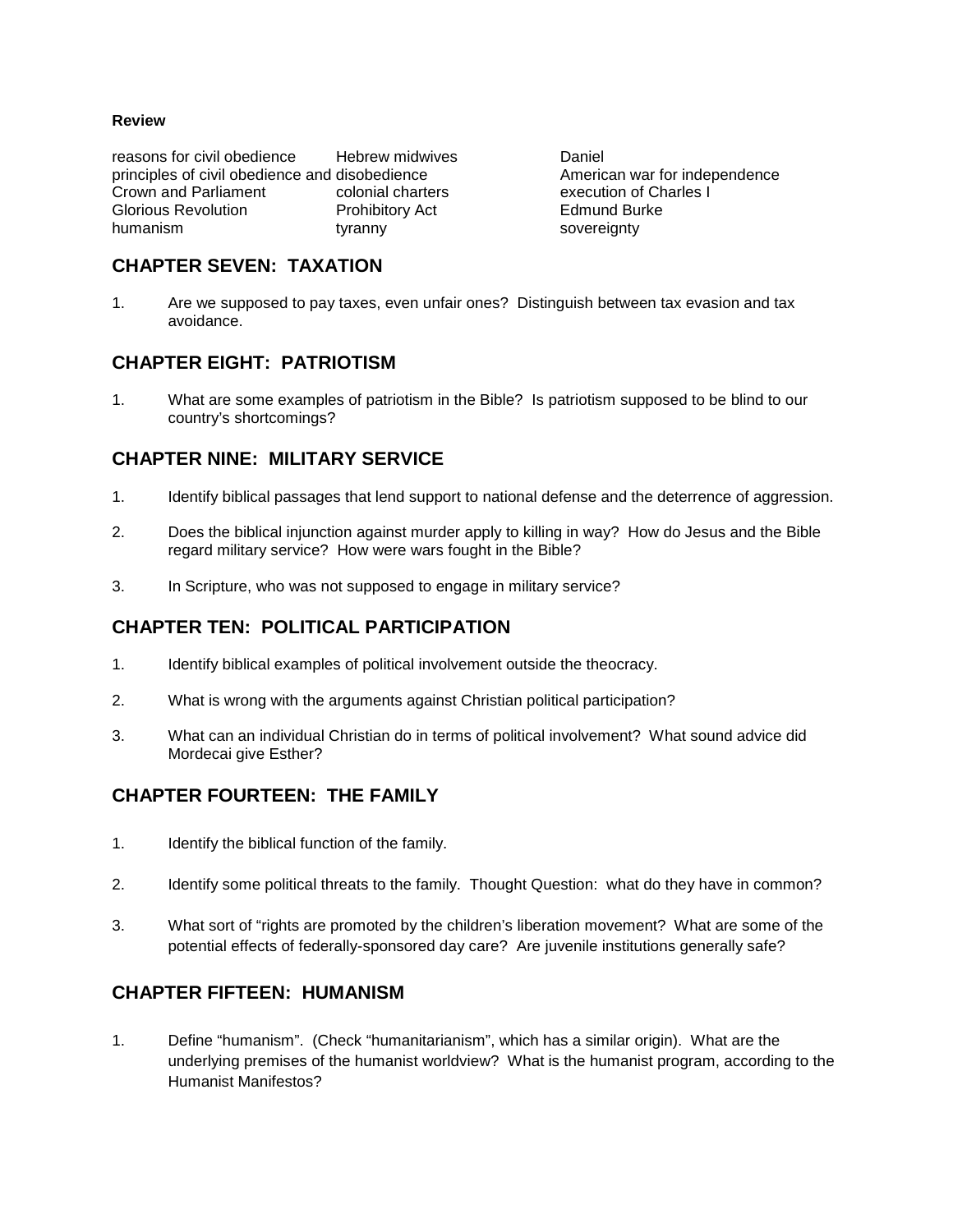2. Identify some of the vehicles through which humanism is subsidized and promoted by the government? How may Christians effectively respond to such evangelism?

# **CHAPTER SIXTEEN: EDUCATION**

- 1. Identify and discuss nine myths about education? What claims have been made for public education by Horace Mann? What goals did Mann and, later, John Dewey pursue?
- 2. Identify the various forms taken by government attempts to regulate private schools. Do these regulations tend to impede the educational mission of these schools?
- 3. Has the biblical Christianity always been unwelcome in public schools?
- 4. What are some of the pros and cons regarding government aid to private school? How have the courts ruled? What are the dangers of government aid?
- 5. What may be done to improve the public schools?

# **CHAPTER SEVENTEEN: CENSORSHIP AND PORNOGRAPHY**

- 1. What is the danger to religious liberty of compulsory reading assignments in public school? Is censorship ever legitimate?
- 2. Identify some ways Christian views have been repressed? How was the publication of Worlds in Collision affected by a boycott?
- 3. What is pornography? (Justice Potter Stewart could not define it but said "I know it when I see it"). What kinds of ordinances might pass muster with the courts under the "contemporary community standards" tests of Miller v. California.

# **CHAPTER EIGHTEEN: THE RIGHT TO LIFE**

- 1. Why does the Bible place such a severe penalty on murder?
- 2. When does human life begin? What is some of the scriptural evidence in support of the unborn child's right to life?
- 3. Identify the various alternative views and discuss their shortcomings.
- 4. What is the rationale of the Supreme Court's ruling in Roe v. Wade? What is wrong with its reasoning? How has the "right to abortion" subsequently been expanded?
- 5. What steps may be taken to restore legal protection to the unborn child?
- 6. Where has fetal experimentation been leading? What are the implication of the abortion laws for the infanticide and euthanasia? How do we know when somebody is alive or dead? Thought Question: From the humanist viewpoint, does it matter?